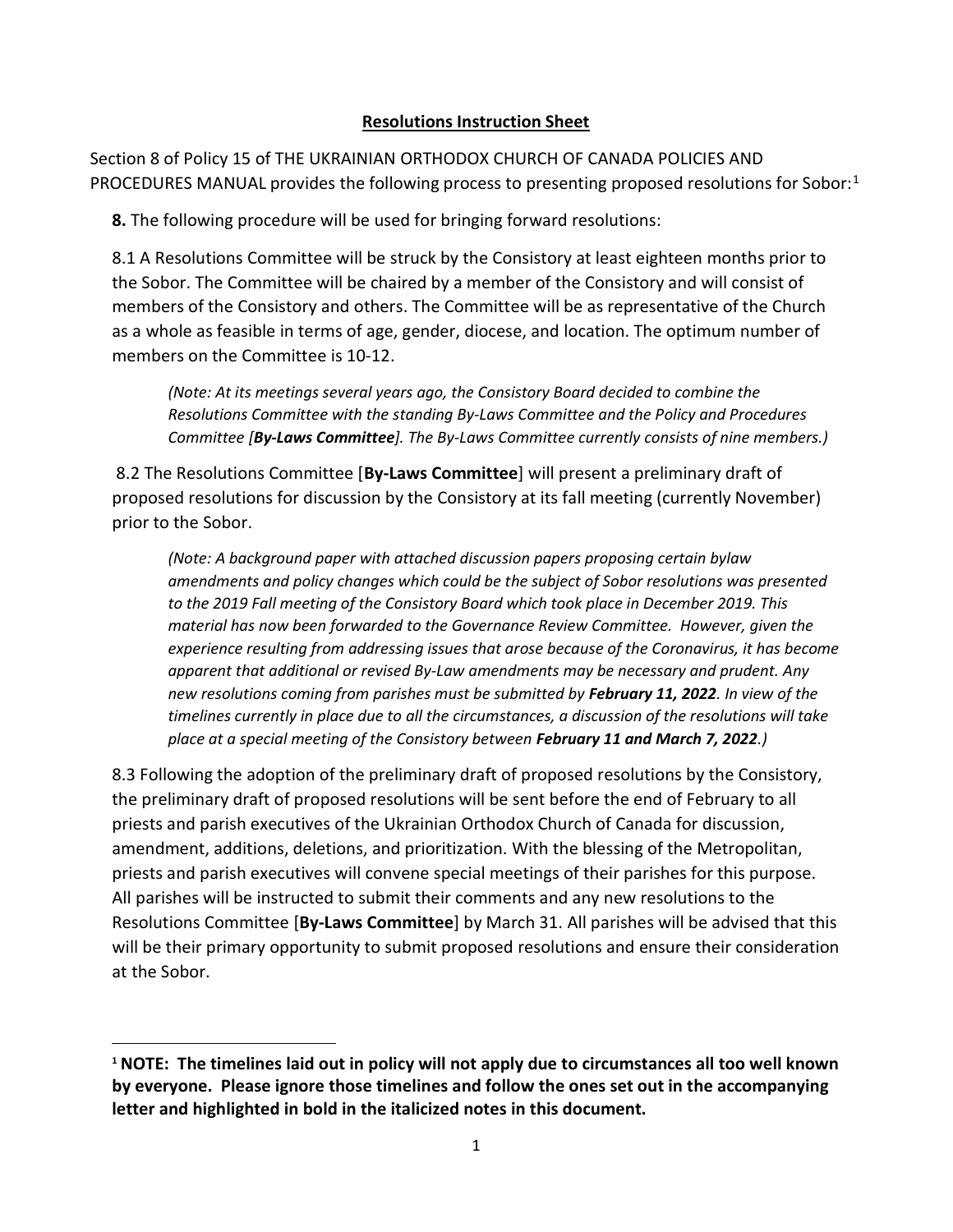(Note: The By-Laws Committee held a preliminary discussion of its proposed resolutions as they pertain to amending the UOCC By-Laws in early February 2020. The By-Laws Committee presented the preliminary draft to the Consistory Board for discussion and approval by teleconference at the end of February 2020. These were approved by the Consistory Board. They will be circulated to the parishes in due course. Comments and observations respecting the Consistory Board's proposed resolutions will be entertained if submitted by April 4, 2022, parishes must keep in mind that under Paragraph 21.02 of the UOCC By-Laws, any resolutions proposing bylaw amendments must be submitted to the Presidium of the Consistory by no later than February 11, 2022.)

8.4 The Resolutions Committee [By-Laws Committee] will meet following March 31 to study all the submissions and present a coherent list of proposed resolutions to the Consistory at its spring meeting (usually in May).

(Note: Under Paragraph 12.05 of the UOCC By-Laws, a list, but not the text, of proposed resolutions must be published by March 11, 2022.)

8.5 Following the approval of the proposed resolutions by the Consistory, the resolutions will be sent to all delegates to the Sobor for their further consideration.

(Note: Under Paragraph 21.03 of the UOCC By-Laws, resolutions proposing bylaw amendments in the form of a notice of motion must be published on or before April 12, 2021.)

8.6 At the Sobor, the resolutions will again be presented to all delegates as soon as feasible following the opening of the Sobor. The presentation of the resolutions will be made by members of the Resolutions Committee or by persons designated by the Resolutions Committee.

8.7 The delegates will then be divided into as many discussion groups as there are groups of resolutions. The discussion groups will be representative insofar as possible of all dioceses, all areas of the country, all sizes of parishes, clergy, and membership (age, gender). Each group will discuss each of the major areas under the guidance of a facilitator/recorder and with the assistance of experts in each area (e.g., chairs of Consistory committees). Even though all the membership will have had an opportunity to discuss this material at the parish level, this will be the one opportunity for working out differences that may exist, for example, among various parts of the country, large/small parishes, etc. It is intended that these differences be worked out at this point in order that the final discussion/debate on the floor not be unduly drawn out.

8.8 Ideally, voting on the resolutions will take place on the day following their presentation to the Sobor. Comments/questions from the floor will be limited to two minutes per person. A person may address each resolution only once. Concerted effort will be made to alternate between speakers speaking in favour of and against a given resolution. How long each resolution will be discussed, will be at the discretion of the Resolutions Committee.

8.9 Resolutions which have been moved, seconded, and submitted in writing from the floor will be discussed following the voting on the resolutions which were submitted through the process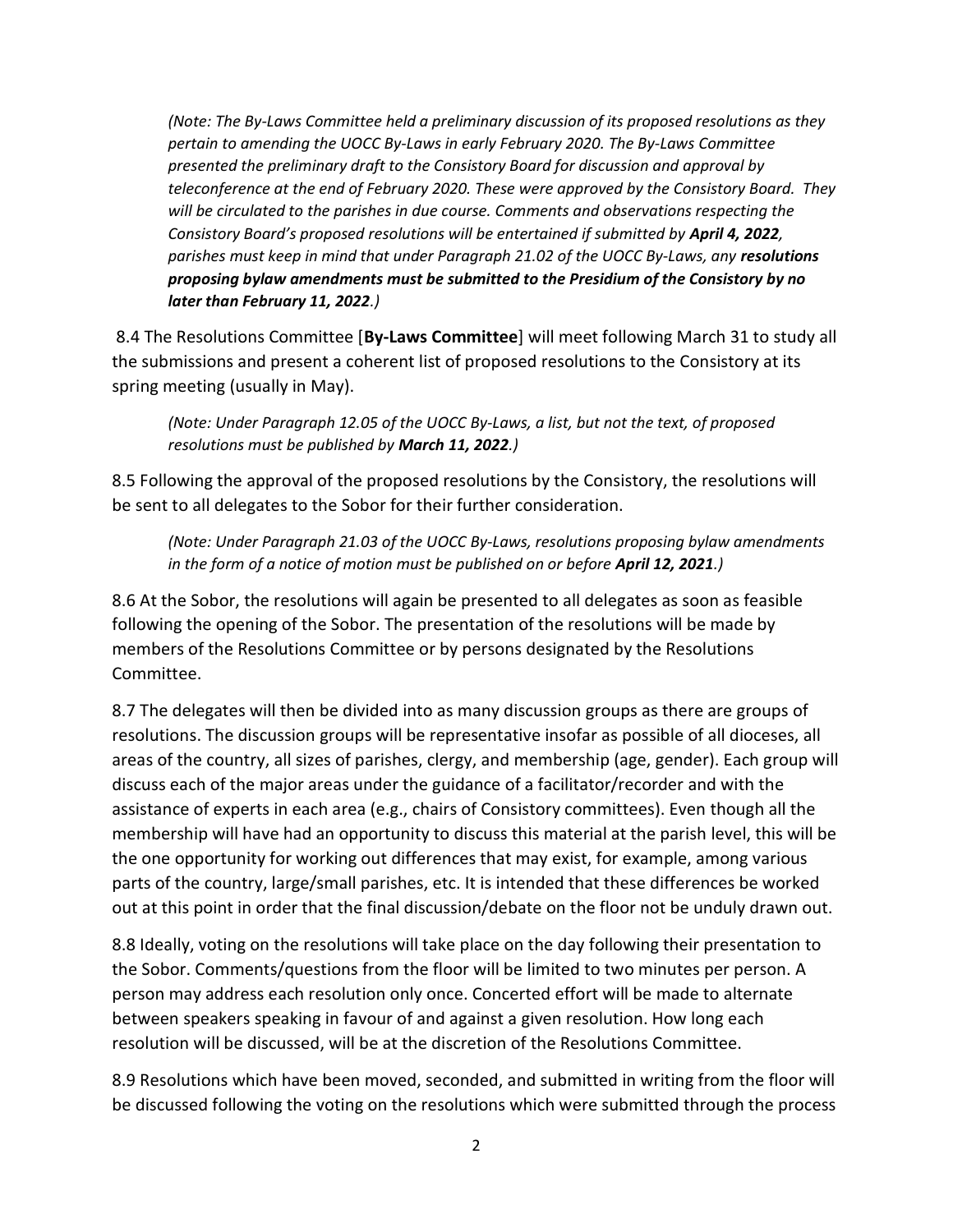outlined above. There will be a definite time limit (e.g., one hour) established by the Resolutions Committee for the discussion of resolutions from the floor.

8.10 Voting will be by a show of hands (with the official delegate voting card) or by standing or, on the request of at least five members of the Sobor who are present, by secret ballot.

9. Delegates taking part in any of the above discussions at the Sobor must state their names and the location and the name of the parish/congregation they represent.

**10**. Resolutions are adopted by a majority vote  $(50% + 1)$  of delegates and others having the right to vote as outlined above [in Policy 15, not reproduced here].

Additional Rules to be followed:

- 1. Every resolution must have a mover and a seconder.
- 2. Every resolution must be signed by the mover and seconder.
- 3. Resolutions proposing By-Law amendments must provide an address for the mover and seconder. The Consistory, Eparchy, parish or mission address of the mover or seconder will be sufficient to meet this requirement.
- 4. Where a resolution is being submitted by the Consistory Board, Eparchy, parish or mission, and in the case of all resolutions proposing By-Law amendments, a certified copy of the resolution or motion proposing the amendment and authorizing its submission adopted by a meeting of the Consistory Board, Eparchy, parish or mission must accompany the resolution to be submitted to Sobor.
- 5. Every resolution must contain a brief recital setting out the background or context for the resolution. For example:

WHEREAS it snows a lot in winter;

- 6. Every resolution must set out an action item. For example: NOW THEREFORE BE IT RESOLVED that a snow-blower be acquired immediately.
- 7. Every resolution must set out the expected estimated cost of implementing the resolution, and if no cost, that must be so stated. For example: The cost of implementation is \$849.99 for the snow-blower plus GST and \$50.00 delivery charge; or
	- No cost as the snow-blower is being donated
- 8. Resolutions must be sent by email to the Consistory at: consistory@uocc.ca and, in order to facilitate By-Laws Committee review, simultaneously sent to the Chair of the By-Laws Committee, Walter Pylypchuk at pylypchuk@shaw.ca

NOTE: DESPITE THE TIMLINES SET OUT ABOVE, WE ASK THAT PARISHES NOT PUT OFF DEALING WITH PROPOSED BY-LAW AMENDMENTS AND OTHER RESOLUTIONS. OUR PREFERENCE IS THAT PARISHES SUBMIT ALL PROPOSALS BY THE END OF FEBRUARY 11, 2022. THIS WOULD PROVIDE ADDITIONAL TIME FOR DIALOGUE WITH PARISHES CONCERNING ALL PROPOSALS.